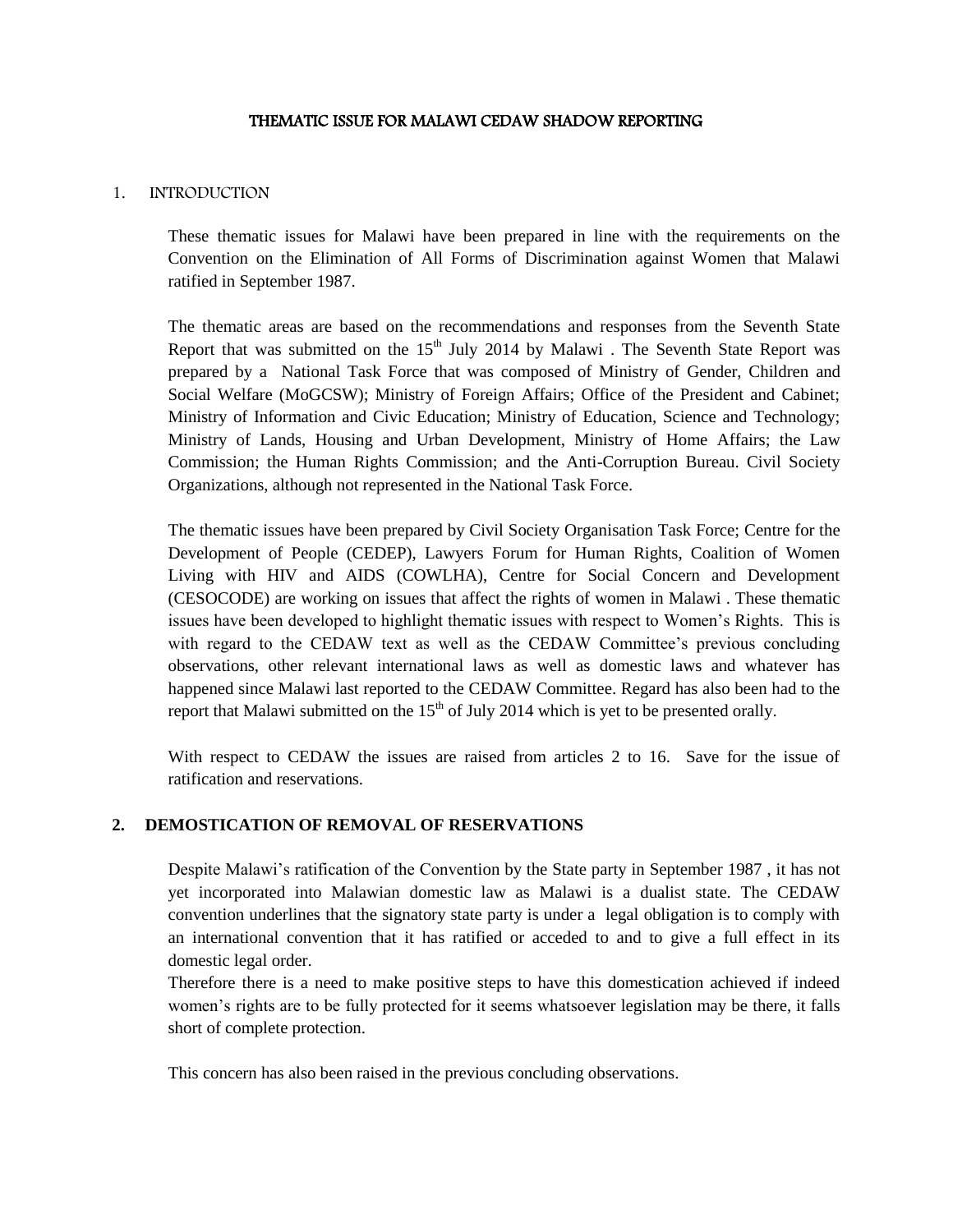In the last concluding observations there was hope expressed that the remaining reservations would be removed. This has not been done. This needs to be done and the question is what steps is the government taking to achieve this desirable status.

### **3. CONSULTATION ON PREPARATION OF REPORT**

The previous report preparation was based on insufficient consultations as the task force members was only composed of Gender, Children and Social Welfare (MoGCSW); Ministry of Foreign Affairs; Office of the President and Cabinet; Ministry of Information and Civic Education; Ministry of Education, Science and Technology; Ministry of Lands, Housing and Urban Development, Ministry of Home Affairs; the Law Commission; the Human Rights Commission; and the Anti-Corruption Bureau. Civil Society Organizations, although not represented in the National Task Force, were thoroughly consulted in the process of developing the Report but there was no involvement of grass root rural women in the task force.

This is for the stakeholders to comment. Was there enough consultation? Were women at grass root level and was the consultation as wide as stated in the report. Indicators part to the contrary and the question is what the government will do to ensure actual wider consultations in the future.

## **1. Article 1 : DEFINITION OF DISCRIMINATION**

CEDAW defines "discrimination against women" as "any distinction, exclusion or restriction made on the basis of sex which has the effect or purpose of impairing or nullifying the recognition, enjoyment or exercise by women, irrespective of their marital status, on a basis of equality of women and men, of human rights and fundamental freedoms in the political, economic, social, cultural, civil or any other field."

The Malawi National Assembly passed the Gender Equality Act that was developed in 2011 by the Law Commission. The Gender Equality is the only legal framework in Malawi which has attempted to provide a provision for the definition of 'discrimination against women' . The Gender Equality Act has , instead of defining discrimination against women , it has opted to define sex discrimination which is very limited as it excludes other women that are based on their sexual orientations such as Lesbians, Transgender women, Intersexual women and prostitutes the while CEDAW definition looks at discrimination against *all* women despite of their sexual orientation Thereby, the CEDAW definition is better and there is a need to either ratify the treaty or adopt the CEDAW definition in our laws.

The question here why wasn't the CEDAW definition adopted and what steps are being taken to ensure there is a wider definition of Discrimination in our laws

Based on the Gender Equality Act , discrimination is a criminal offence. However the bigger challenge is now on the implementation of these criminal sanctions by the State and also the number of women mainly those at grass root level are aware of this legal protection policy .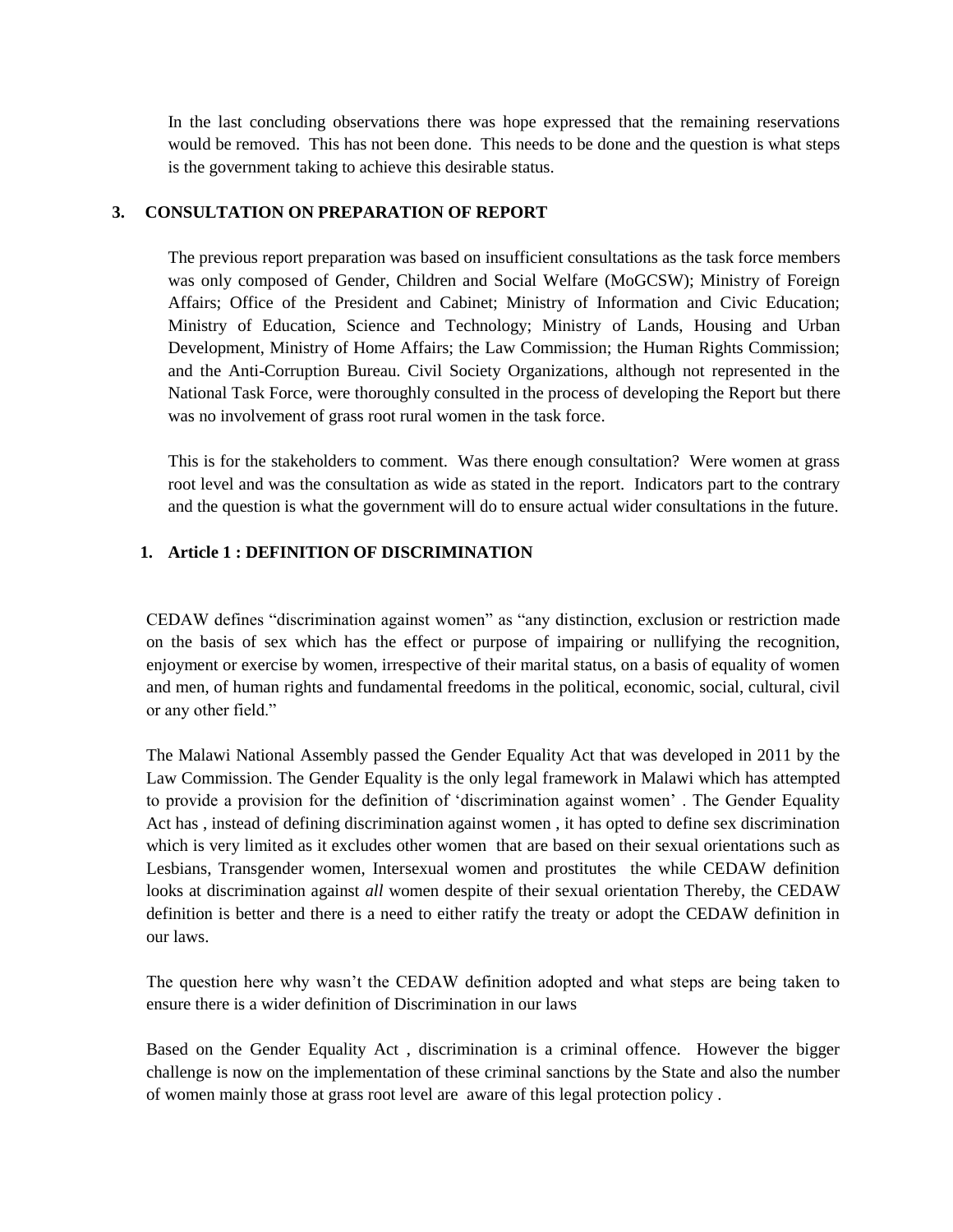*This requires state parties to adopt legal policy and other measures to eliminate discrimination.* 

The Article describes the nature of State obligations, in terms of law and policy, in order to eliminate discrimination.

- 2.1 The Gender Equality Act is a welcome legal development policy mechanism specifically for women protection against all forms of discrimination and gender equality that is aimed at an effort to domesticate the CEDAW but the issue falls on the structures for the implementation of the policy . As there is insufficient structures for the prosecution of discrimination offences under the Gender Equality Act. The issue here is what government is doing to ensure implementation of the Act and making sure that women including grass root women are aware of the Act as well as the Cedaw text and the work of the Cedaw Committee.
- 2.2 The other major issue focuses on the National Gender Policy as another legal mechanism that Malawi adopted in 2005 but has since expired. What is being done to put another one in place the one being used being just in draft form?
- 2.3 The amendment of the Penal Code and enacted into law in 2010 that has among other things, extended the definition of 'sexual activity' to include practices between or perpetrated by females. The issue is there is need of revising the penal code as it discriminates lesbian, trans gender women and inter sexual women without offering them any protection. Therefore there should be amendment of the penal code to provide protection and equal rights for the LBTI community.
- 2.4 Other gender related legislation policy is the Child Care Protection and Justice Act of 2010, which is specifically for children protection in this case a focus is on the girl care protection and justice. In this policy, there has been the amendment of the age under which a girl may be defiled from 13 years to 16 years in line with the constitutional provision of rights of children undeeer section 23 this is a contraditory as the marriage act allows girls to get married at 16 years with parents consent therefore the age that defines a child and an adult is a contradtion. The issue here is to revise the marriage age with an aim of empowering women to eduaction that is violated due to early marriages.
- 2.5 The Deceased Estates (Wills, Inheritance and Protection) Act, The Disability Act and the Education Act which have been passed since Malawi last reported.
- 2.6 A further question is what is delaying the tabling of the HIV and Aids Bill and what is being done about the compulsory testing of HIV being suggested in the bill which is discriminatory to some extent?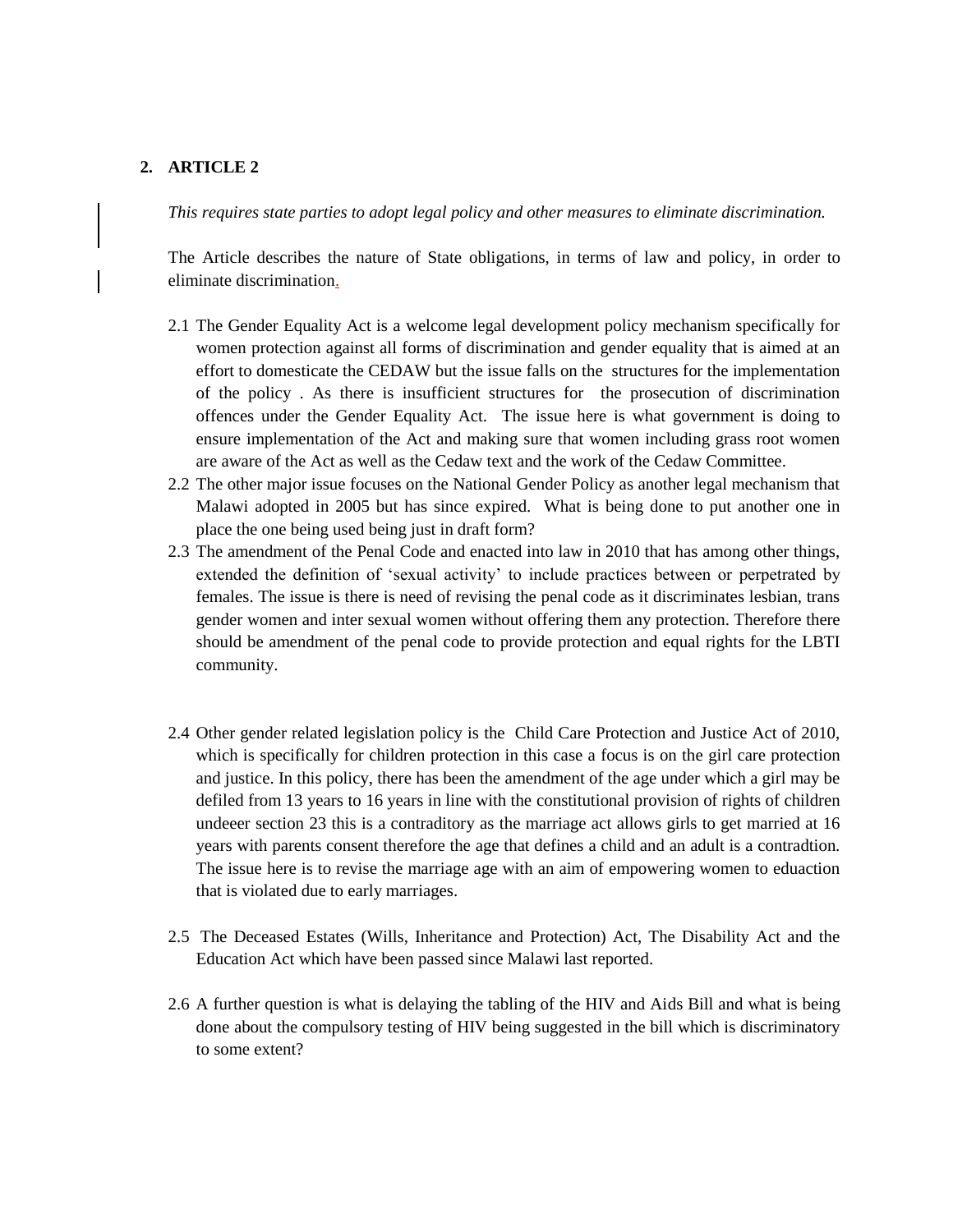- 2.7 On the Programmes it appears that some of the programmes are not continuous programmes. i.e. the 50:50 campaign only emerges when elections are close and do not therefore achieve the desired goals. Perhaps the state may consider amending the electoral laws so that each constituency or ward shall have two representatives, one from both sexes. The point being that there is may be a need for the state to use laws more to achieve equality of the sexes.
- 2.8 And what efforts are being done to domesticate the Sadc Protocol which the report admits adds value to the Cedaw text. And more recently what is the government doing about the Addis Ababa Declaration.

*This requires state parties to take appropriate measures to guarantee equality of women.*

- 3.1 The report has since been overtaken by events. The first female President has since lost elections and we have a new male president. The local Government Elections have since been held together with the Parliamentary Elections.
- 3.2 The results have actually shown that women representation has even gone down. This is the case even in cabinet.
- 3.3 It seems education; sensitization and the various programmes have not worked. It seems the right way is to use the law to achieve change.
- 3.4 What is the government doing to ensure the enactment of laws that ensure equality for women? i.e. the law as suggested above regarding two representatives for each ward or constituency or indeed a law regarding the composition of cabinet and even a law domesticating the Cedaw Treaty and the Sadc Gender Protocol.
- 3.5 With respect to the passing of the Various Acts the question still remains what is the government doing to ensure implementation of the same for is seems there are very little or no implementation structure in place.

#### **4. ARTICLE 4**

*This talks about the state adoptions temporary measures to achieve equality.*

4.1 The Gender Equality Act is the only statutory measure here. There is a need of more temporary measures in order to achieve equality and despite the Gender equality Act being in place the issue of its implementation is a great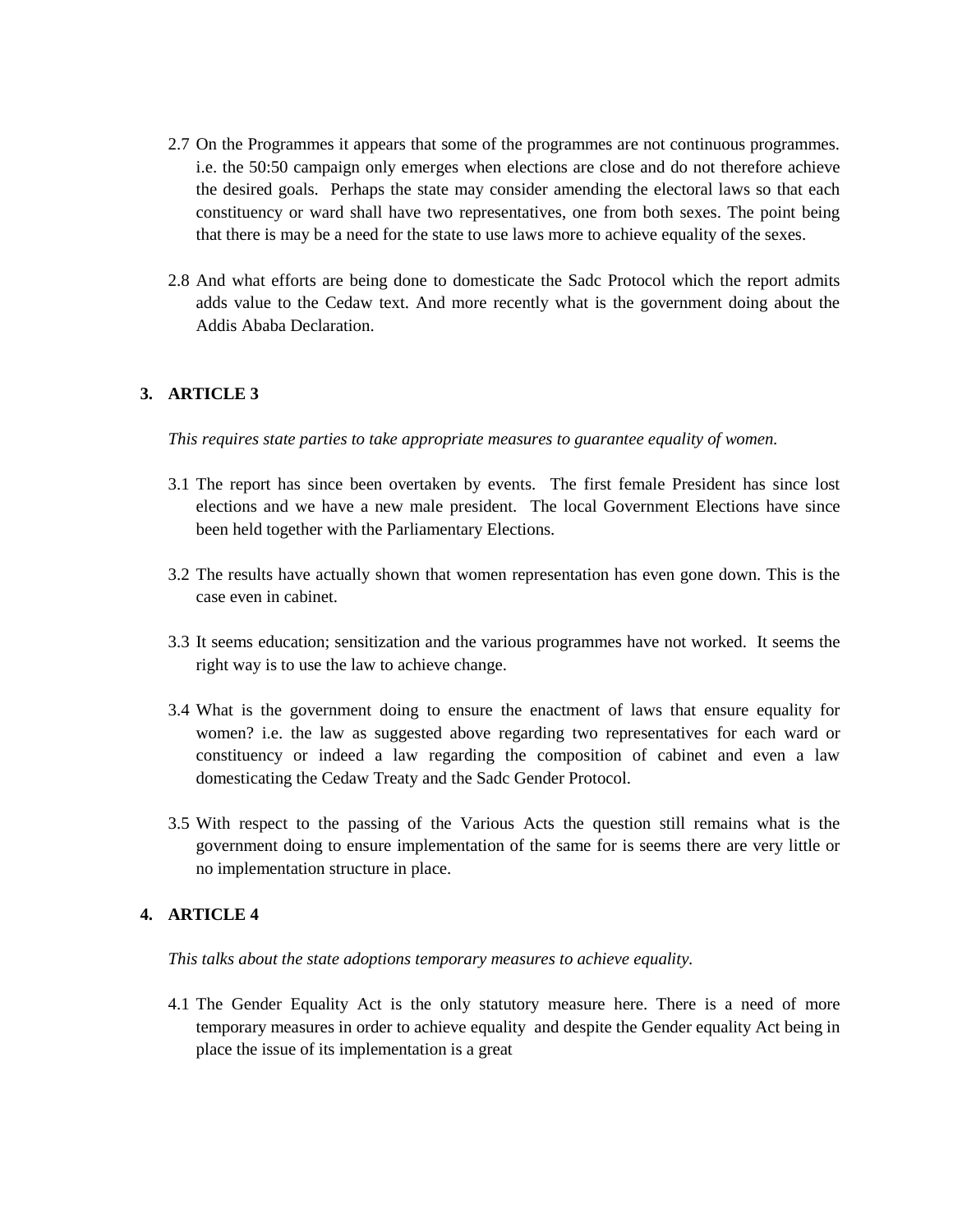- 4.2 MESN /MEC consolidate these proposals Why is the Proposal by the Electoral Commission with regard to the Amendment of the electoral law not being pursued? This is in process-Key the most acceptable means to achieve gender equality.
- 4.3 On the readmission policy the issue of implementation also arises. Similarly the issue of sensitization. What is the government doing to achieve this?

*This obligates the State to adopt measures to address discriminatory social and cultural practices.*

- 5.1 Admittedly in the report this remains a challenge, culture and language having being afforded constitutional protection.
- 5.2 Indeed the Child Care Protection and Justice Act and the Gender Equality Act affords some protection with criminal sanctions even but the issues of implementation and sensitization also comes into play.
- 5.3 The HIV and AIDS Bill has been hanging on the shelves for too long. It is a piece of legislation that would address this. What is government doing to have it presented before parliament?

## **6. ARTICLE 6**

## *This one addresses trafficking and prostitution.*

- 6.1 Why is the draft legislation of the law commission with respect to Trafficking in persons not presented to parliament to date and what is government doing about it considering that it's now the end of 2014 and the reported targeted to have it presented before the end of 2014.
- 6.2 The report mentions nothing with regard to prostitution. What is the government doing in this respect for though illegal it is very rampant in Malawi? There is also a need to tackle the problem of how the women who are arrested in this respect are treated and as already stated the discriminatory requirements of compulsory testing in the HIV and Aids Bill.

# **7. ARTICLE 7**

*This one addressed equality in political and public life.*

7.1 With regard to the Lesbian, Bisexual Transgender and Intersexual (LBTI) women who are criminalized under the Penal Code in \Section 137 A in the Malawi Constitution there should be a revision of the penal code in section 137A to have a full enjoyment of public life among this sexual minority group .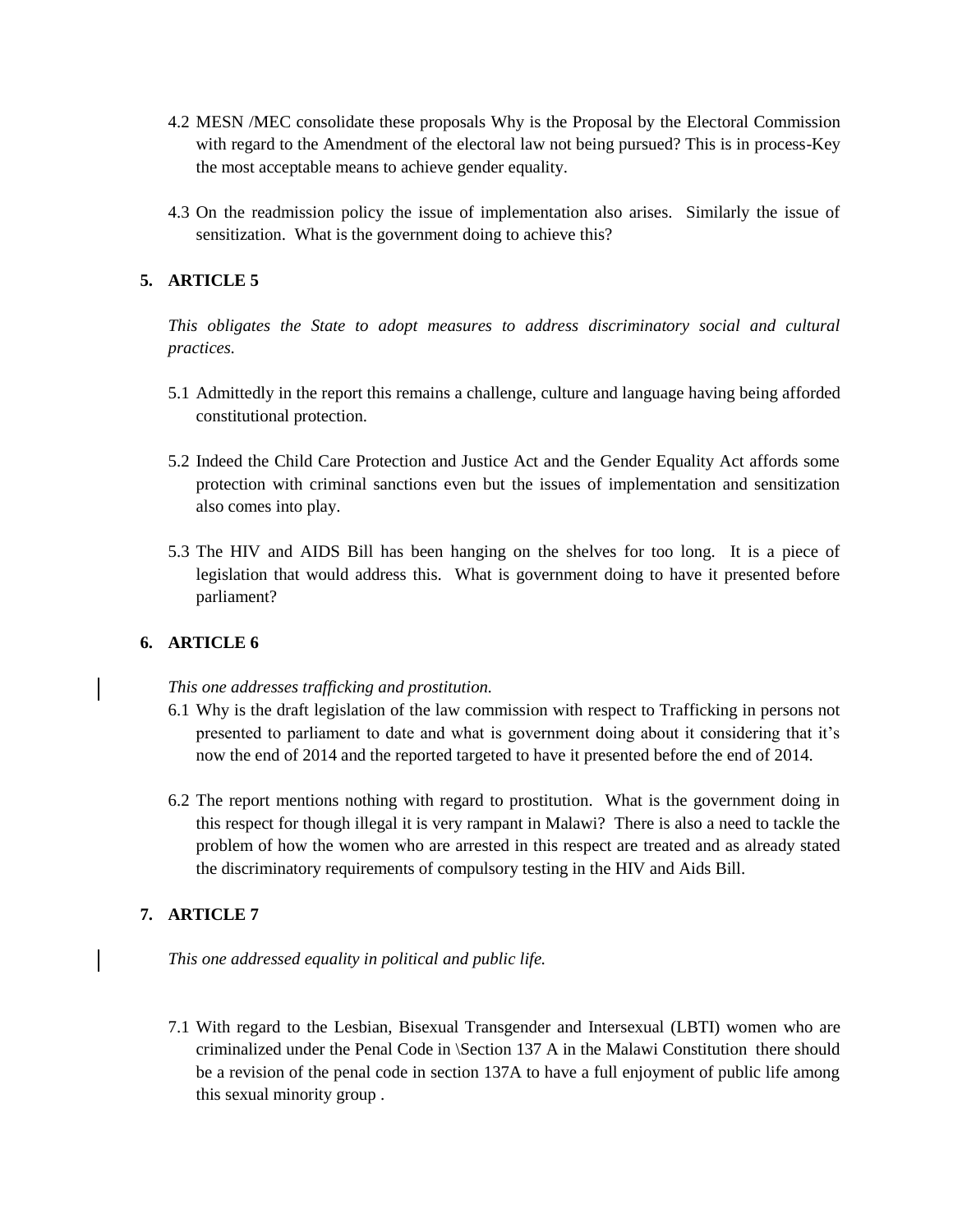- 7.2 The report concedes that there is little disenfranchisement in this area on the basis of sex. Actually after the last elections the percentages have even gone down.
- 7.3 This is an area that needs affirmative action under article 5 and the initiation of laws to change behavior.
- 7.4 What is the government doing in this respect?
- 7.5 And what is government doing about those areas where we have seen change but are still dominated by men. i.e. MPS, MDF, Immigration Department, Prison Service, Civil Service e.t.c.
- 7.6 And what is it that government is doing to stimulate change even in the private sector?

*This one tackles participation of women at international level.*

- 8.1 It has been conceded in the report that participation is low. Nothing has been said about what is being done to improve this scenario.
- 8.2 Perhaps this is also an area that required affirmative action as well as initiation of laws that will change behaviors.
- 8.3 The Government needs to do more here.

#### **9. ARTICLE 9**

*This one addresses nationality* 

*There is need of more advocacy regarding these issues of women citizenship.*

- 9.1 The Citizenship Act is discriminatory. Regardless of what is happening on the ground there is a need to remove parts of it that are discriminatory and the question is what is the government doing about the same.
- 9.2 And why has the Government not given funding to the law commission to review the Citizenship Act?

#### **10. ARTICLE 10**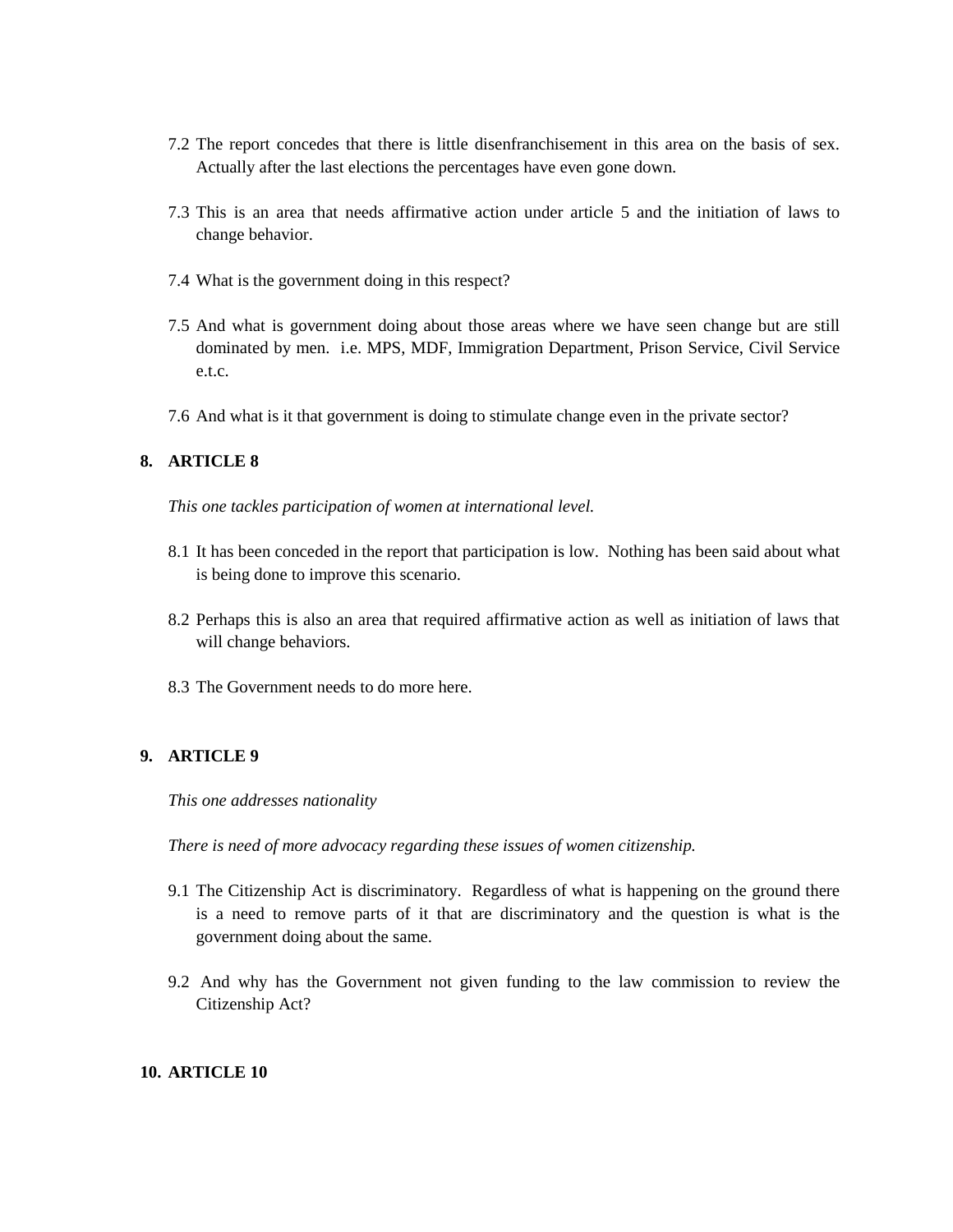*This addresses equal rights in education.*

- 10.1 Despite there being legal structures that promote right to education and other provisions there is inadequate resources on good sanitation for female students mainly in the public schools in the primary schools and self boarding schools particularly to rural schools in \Malawi although there has been some initiative by other NGOs to providing reusable sanitary pads to these girls . There is need of the government to work on the sanitation issue in the public schools to enable girls have equal access to education The report demonstrates lack of data in this respect. What is being done about this?
- 10.2 What is being done to ensure there is a Girl Drop Policy and what implementation and sensitization measures are there with respect to the re-admission policy.
- 10.3 And generally what measures are there to ensure adequate implementation of the relevant laws, programmes and policies in this respect.

## **11. ARTICLE 11**

*This one addresses employment. Issue of gender policy to be presented by the trade unions to enforce gender equality*

- 11.1 Generally the laws as stipulated in the report are quite exemplary. However the issue again is implementation and sensitization.
- 11.2 What is the government doing to ensure implementation of the laws and make sure that women are aware of their rights in this respect.

## **12. ARTICLE 12**

*This addresses healthcare and family planning.*

- 12.1 What is the government doing to ensure the Public Health Act review is finalised and the right to health which is not recognized in the constitution is protected?
- 12.2 What is the status of Sexual and Reproductive health rights more especially the right to safe abortion which has not been adequately dealt with by the Gender Equality Act and has led to an increase in the maternal mortality rate?
- 12.3 What is the government doing generally with regard to the other issues affecting the maternal mortality rate?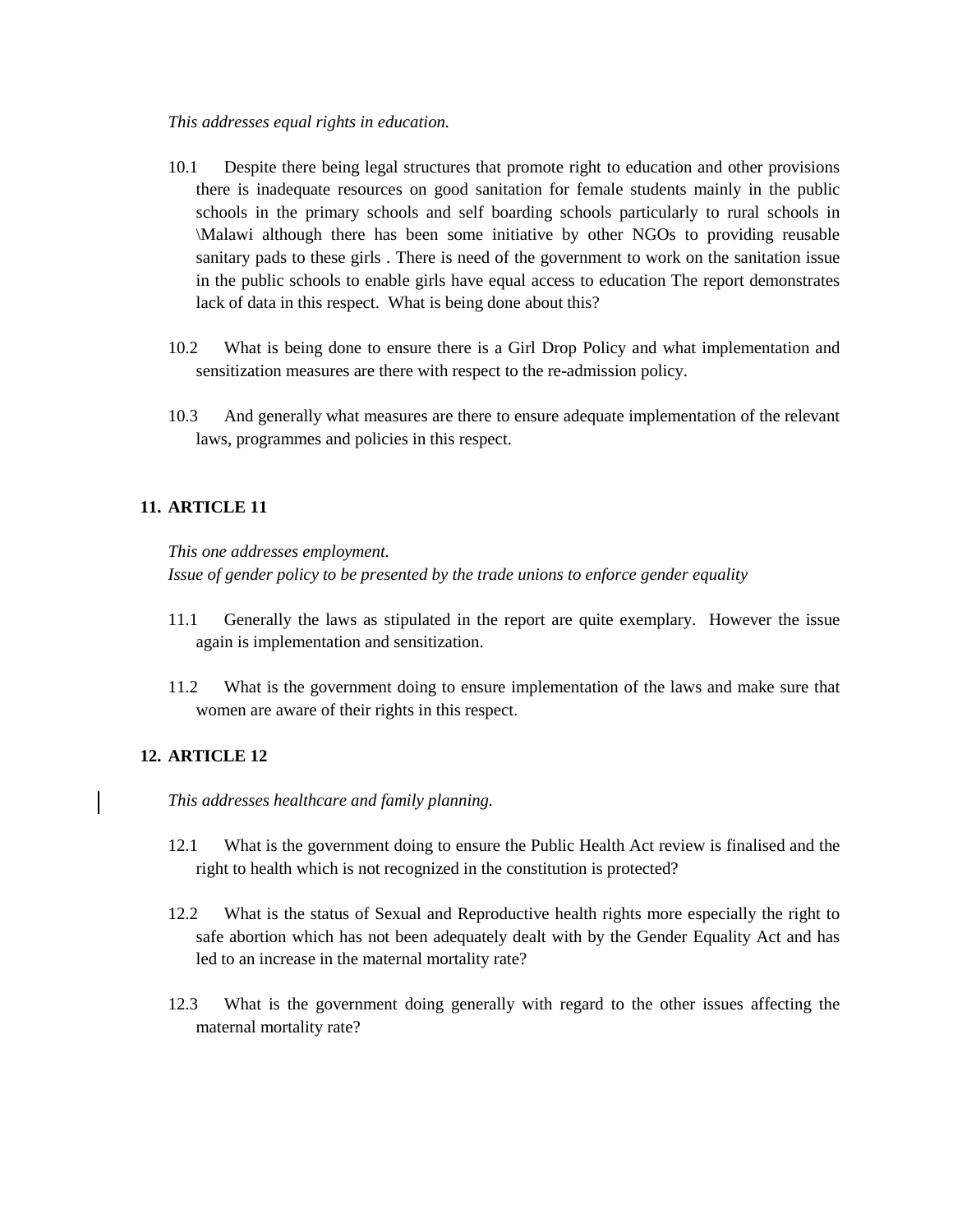12.4 The Government while promoting Sexual Reproductive Health Rights for the Men who have sex with other Men (MSM )based on National Aids Commission 2012 research report but nothing was done to research on the SRHR for the Lesbian, Bisexual , Transgendered women and Intersexual women (LBTI) health reproductive needs in Malawi .

# **13. ARTICLE 13**

*This tackles economic and social security*. *Sensitization of acts and laws by government*

- 13.1 The Deceased Estates (Wills, Inheritance and Protection) Act provides protection to women against the patriarchal notion that women access property only through men. A shadow report only one particular issue as it bring depth
- 13.2 What is the government doing to ensure the tabling in parliament of the Marriage, Divorce and Family Relations Bill which was submitted to the Ministry of Justice in 2006 which seeks to give equal rights and responsibilities to parties in a marriage
- 13.3 Ministry of Gender-Disability persons no funding-The joining of the ministry with the ministry of disability.
- 13.4 The issues of sensitization and implementation also come into play here.

## **14. ARTICLE 14**

### *This addresses rural women.*

The majority of Malawi's population is composed of women but yet they are the most discriminated at all levels mainly women in rural areas as they are sidelined based on their gender and also subordinate position in the society as a result of the patriarchy system due to the traditions and cultures. The following are the issues that the government needs to address inorder to increase the level of rural women's participation at all levels:

14.1 Increase women's education level.

More women, mainly the rural women are illiterate, due to long distances to travel to schools, poor sanitation in schools, early marriages, no access to Sexual Health Reproductive, services and other family planning.

### 14.2 Increase rural women's economic status

-Malawi is rated as the poorest country in Africa and women are the most affected by poverty in terms of levels of income more especially the rural women.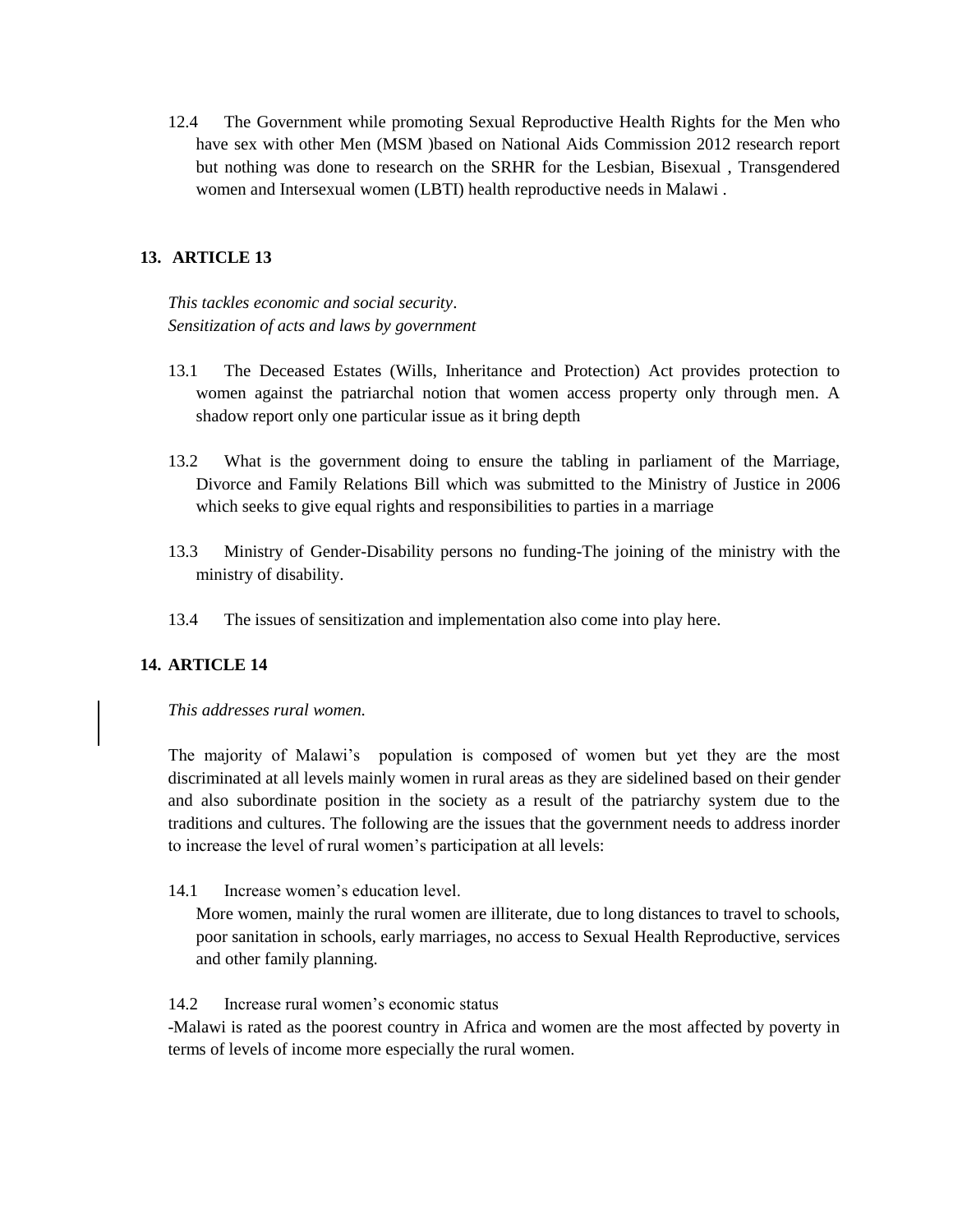-despite the government's structures whose emphasis is on promoting cooperatives and equal access to appropriate technology and micro financing. Still there have not been many changes according to the Malawi Development Strategy report.

- 14.3 Health situation of girl child due to poor school structures such as sanitary structures and class room structures. Lack of family planning services. Malawi has improved on the health indictor but on the other indicators it hasn't done well.
- 14.4 Rural women participation in decision making in development strategies We have already questioned whether rural women were involved in the preparation of the report.
- 14.5 What steps is the Government doing to ensure that they are aware of their rights and are involved in the decisions that affect them?

### **15. ARTICLE 15**

.

*Equality before the law in Civil matters*

- 15.1 What is being done to repeal the Immigration Act which only grants the right to men to bring alien women to Malawi by way of marriage and not vise versa?
- 15.2 The other laws appear to be fine but implementation leaves a lot to be desired. The Legal Aid Department is heavily understaffed such that women's right of access to justice is jeopardized. What is government doing about this?

### **16. ARTICLES 16**

*This addresses marriage and family law.*

- 16.1 What is government doing to harmonise the minimum age of marriage and to prevent early marriages and GBV.
- 16.2 The Marriage etc Bill also becomes relevant here.
- 16.3 What is being done to review and implement the Protection of Domestic Violence Act.
- 16.4 Issues of implementation and sensitization also come into play here.